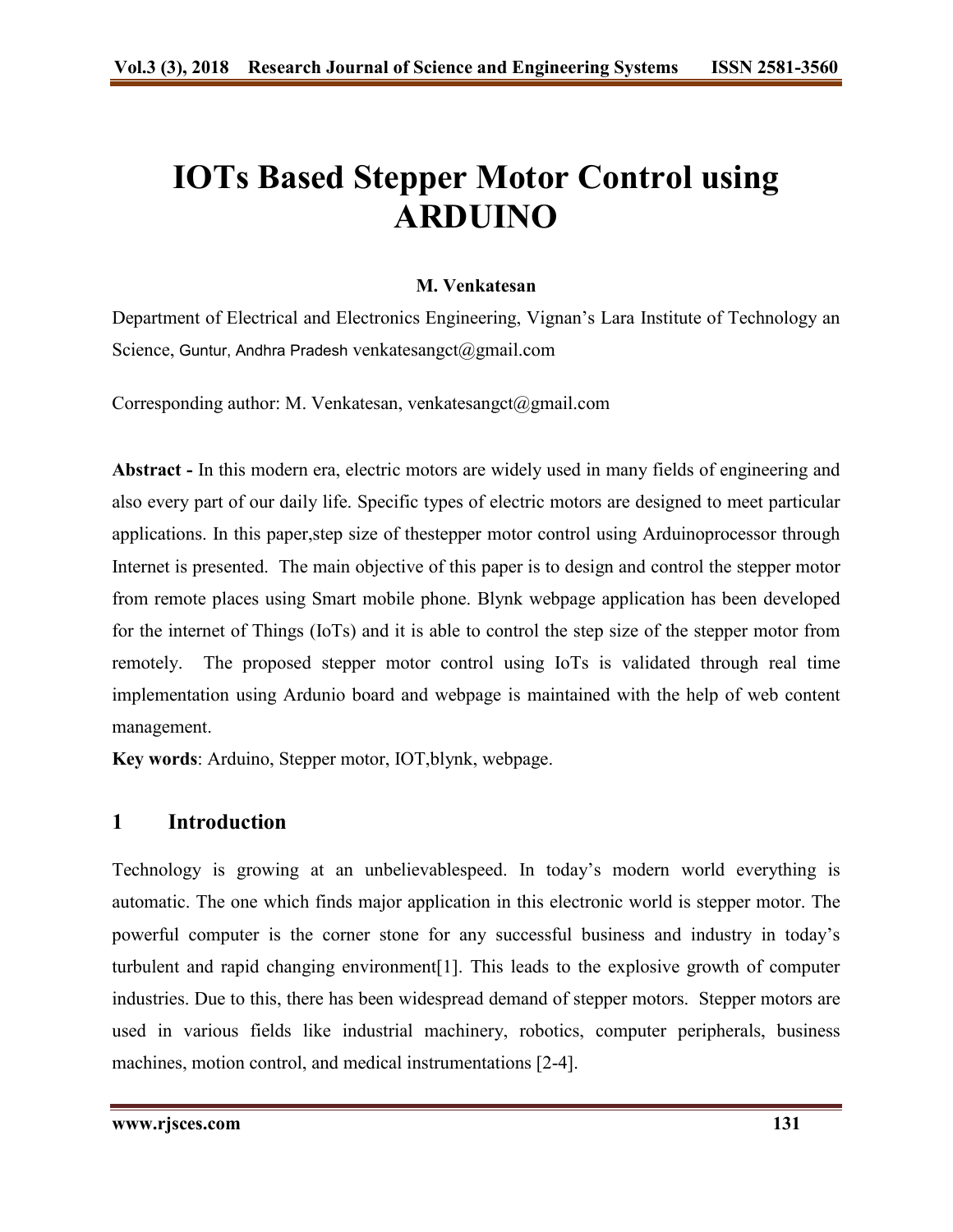A stepper motor is an electromechanical motor which converts mechanical power from given electrical input power. There are three types of stepper motors [5] such as variable reluctance stepper motor (VR) ii) permanent magnet stepper motor iii) Hybrid stepper motor. A variable reluctance stepper motor has many advantages such as no permanent magnet, no cogging torque and high stepping capability. However, it produces more vibrations;smaller step size is not possible and complex control circuits [6]. Due to this, VR stepper motor may not be suitable for precise control applications. Bigger step size, fixed rated torque, limited power and size are drawbacks of the permanent magnet stepper motor. The hybrids stepper is a combination of VR and Permanent magnet stepper motor to obtain the optimal power with small size of the motor. In recent years, most the industries and researcher are preferred for hybrid stepper motor because, it is able to operate open loop mode, smaller step size and no cumulative position error [7]. But today's peoplesare expecting faster and small size, higher operating efficiency, reliability and low cost. In recent days, the stepper motor controlled the Micro controller [8-9]. However, more time requires for development of circuit board and this increases cost. Due to the technology growth, everyone would like to control their electrical appliance through internet and smart mobile phones. The objectives of the proposed system are (i) To develop a webpage control for a stepper motor using Arduino. (ii) To control the stepper motor speed (i.e) increase or decrease. (iii) To control the stepper motor direction in clockwise or anti-clockwise. The proposed stepper motor control using IoTs is validated through real time implementation using Ardunio board and webpage is maintained with the help of web content management.

## **2 Block Diagram of Proposed System**



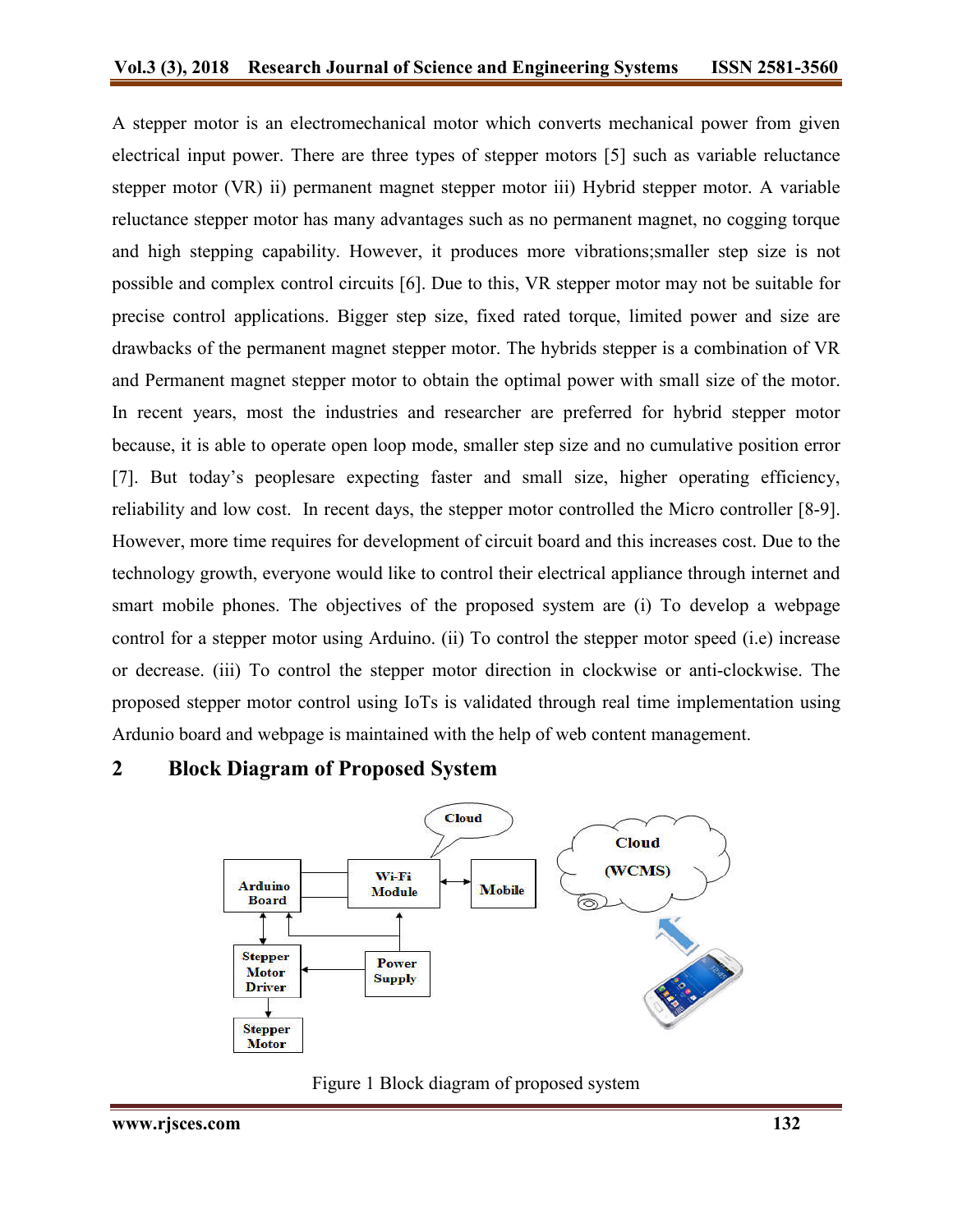#### **3 Blynk Application Developments**

Blynk application has been designed for the IOTs. It can control the stepper motor from remotely. It is displays sensors and stored data. There are three major components in the platform such as for the IOTs. It can control the stepper motor from<br>tored data. There are three major components in the<br>zing interfaces for the hardware using various widgets

**Blynk App** - allows us to create amazing interfaces for the hardware using various provided.

**Blynk Server** – It is responsible for all the communications between the smart phone and hardware. Use Blynk Cloud or run our private Blynk server locally. It's open-source, could easily handle thousands of devices and can even be launched on a Raspberry Pi.

**Blink Libraries** – It is a popular hardware platforms enable s with server and process all the incoming and outgoing commands.



Figure 2 BLYNK application



Figure 3 Graphical representation of proposed IOTs based stepper motor control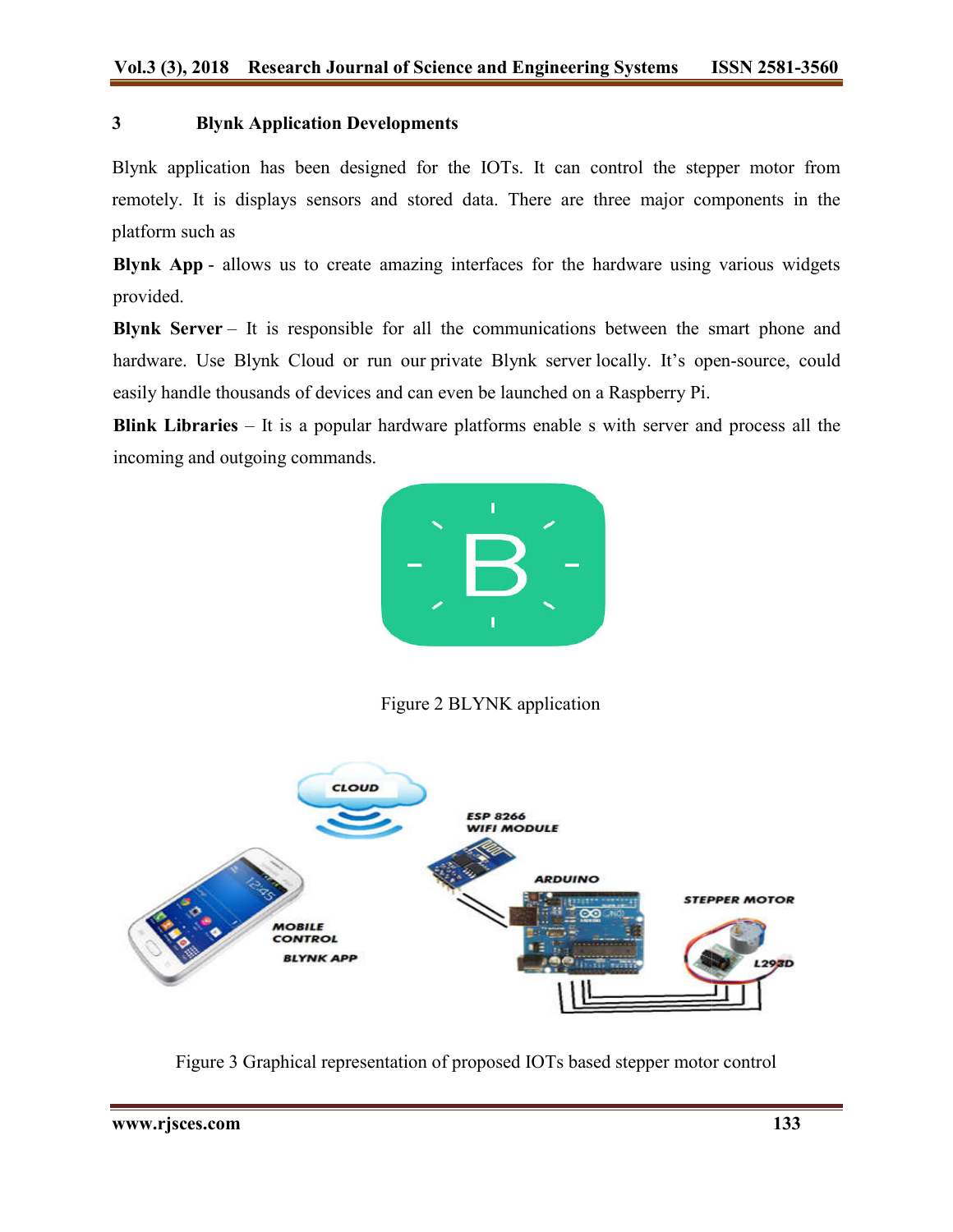# **4 Operating Principle**

The stepper motor cannot be controlled directly from the controller. So it is controlled through stepper motor driver circuits. The ULN2003 stepper motor driver circuits is used in this experimental setup.Controller, stepper motor driver and Wi-Fi module are powered by power supply unit. The smart Mobile phone is connected to WI-FI because blynk android application is accessed from android operating system. Web page shows the present stepping angle of stepper motor. When change the stepping angle of stepper motor in webpage (i.e) from blynk android mobile app. It is send to the ESP8266 through Wi-Fiand controller reads the step size. From the controller command is send to stepper motor driver. Then, finally driver controls the stepping angle of the stepper motor. The main advantage in this system is it is possible to control the stepping angle of stepper motor from anywhere in the world with the help of android mobile.

## **5 Implementation of IoTs Based Stepper Motor**

The proposed system has been implemented using Arduino development board and verified in real time environment.

## **5.1 Arduino**

Arduino/Genuino Uno is a microcontroller board based on the ATmega328P. It has 14 digital input/output pins (of which 6 can be used as PWM outputs), 6 analog inputs, a 16 MHz quartz crystal, a USB connection, a power jack, an ICSP header and a reset button. It contains everything needed to support the microcontroller; simply connect it to a computer with a USB cable or power it with a AC-to-DC adapter or battery to get started.

# **5.2 Power supply**

The Arduino/Genuino Uno board can be powered via the USB connection or with an external power supply. The power source is selected automatically. External (non-USB) power can come either from an AC-to-DC adapter (wall-wart) or battery. The board can operate on an external supply from 6 to 20 volts and acts as a source for all other components.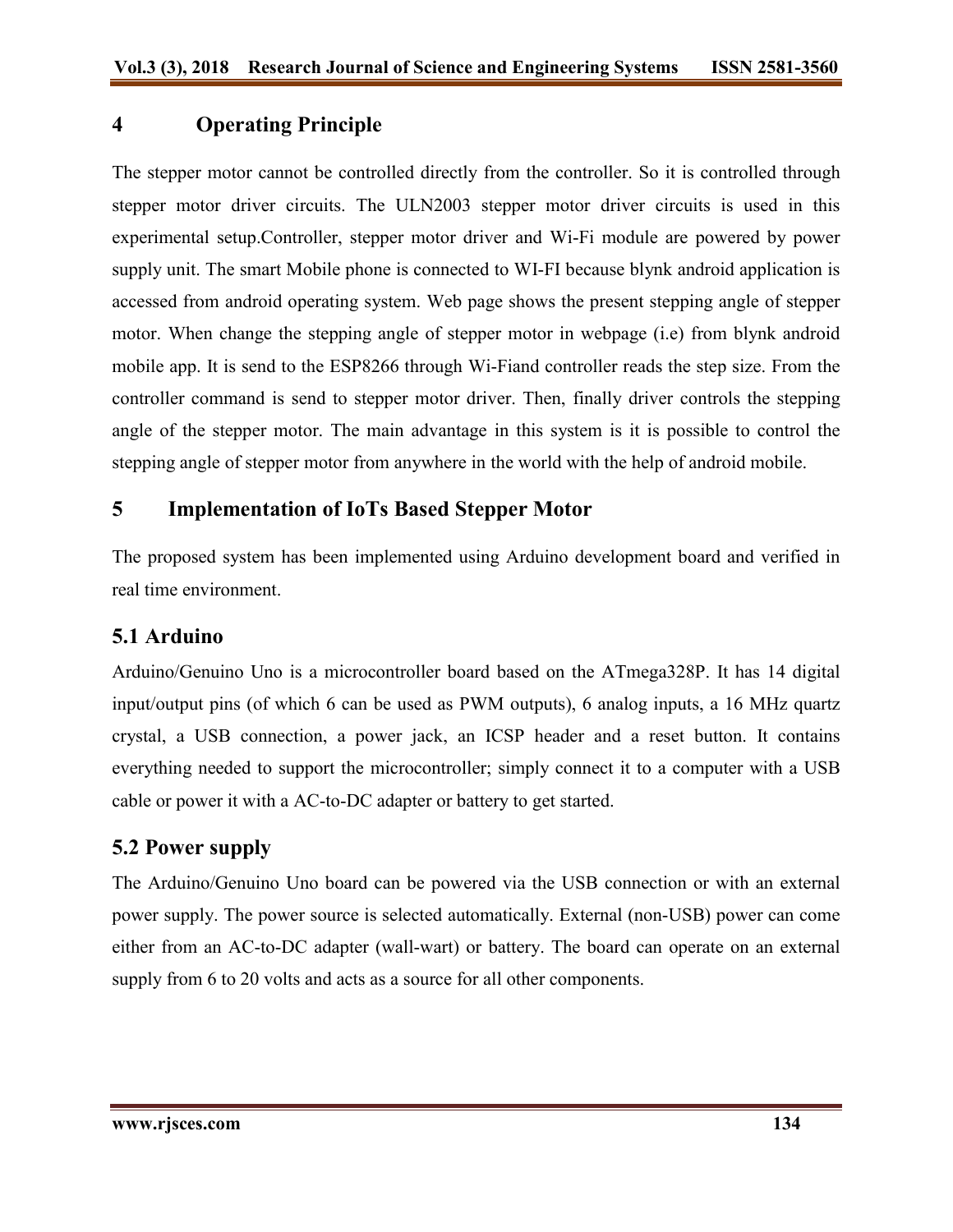#### **5.3 Wi-Fi Shield ESP8266**

The ESP8266 module is aIoT device consisting of a 32-bit ARM microprocessor with support of Wi-Fi network and built-in flash memory. This architecture allows it to be programmed independently, without the need of other microcontrollers like the Arduino. The module can even be reprogrammed to act as a standalone WiFi connected device–just add power.

## **5.4 Node MCU Platform**

NodeMCU is a complete environment of hardware and software for IoT prototyping consisting of the following items:

- i. Controller board consisting of a ESP8266 module
- ii. Micro USB Port to power (5 volts) and programming
- iii. 10 digital inputs GPIOs operating at 3.3V and an analog input GPIO to 1.8 V
- iv. Development kit based on the Lua language

The Node MCU programming can be as easy as in Arduino. NodeMCU is a firmware that allows you to program the ESP8266 modules with LUA script. And we'll find it very similar to the way we program our Arduino. With just a few lines of code we can establish a Wi-Fi connection, control the ESP8266 GPIOs, turning our ESP8266 into a web server and a lot more.

| $\Box$                               |                        |                    | © .F. 1 2 199 8349AM |  |
|--------------------------------------|------------------------|--------------------|----------------------|--|
|                                      | <b>Button Settings</b> |                    |                      |  |
|                                      | <b>RESISTER</b>        | $\blacksquare$ Pug |                      |  |
|                                      | stepper motor          |                    |                      |  |
| <b>OUTPUT</b><br>V1                  | $\Omega$               |                    | 1                    |  |
| MODE<br><b>PUSH</b><br><b>SWITCH</b> |                        |                    |                      |  |
| <b>ON/OFF LABELS</b><br>ON           |                        | OFF                |                      |  |

Figure 4 Webpage image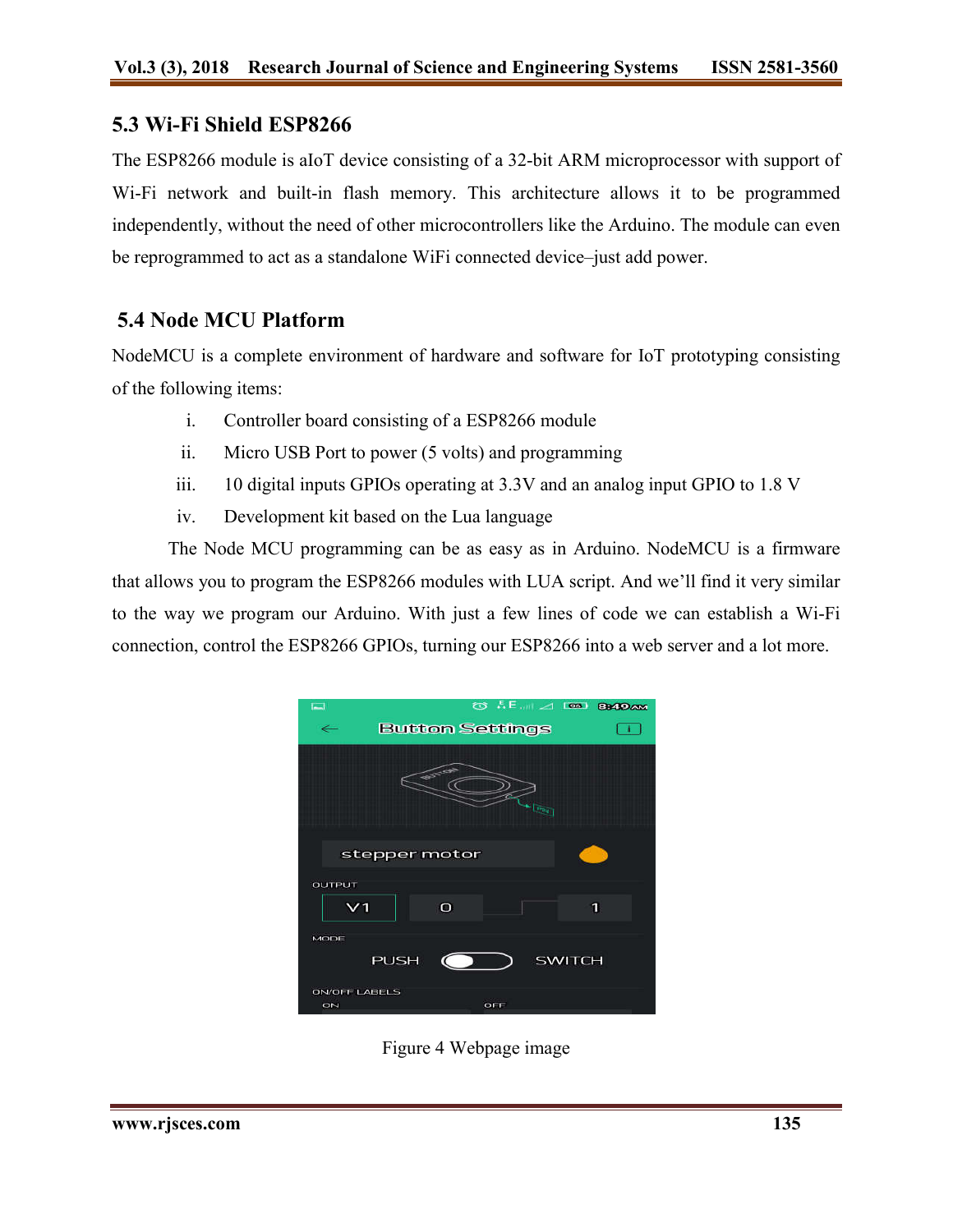| <b>Set steps</b> | Angle in Deg. | Time in ms |
|------------------|---------------|------------|
| 50               | 7.2           | 200        |
| 40               | 9             | 280        |
| 30               | 12            | 350        |
| 20               | 18            | 435        |
| 10               | 36            | 590        |
| 5                | 72            | 710        |

Table 1 Set step vs Angle in degree



Figure 5 Photo copy of Experiment setup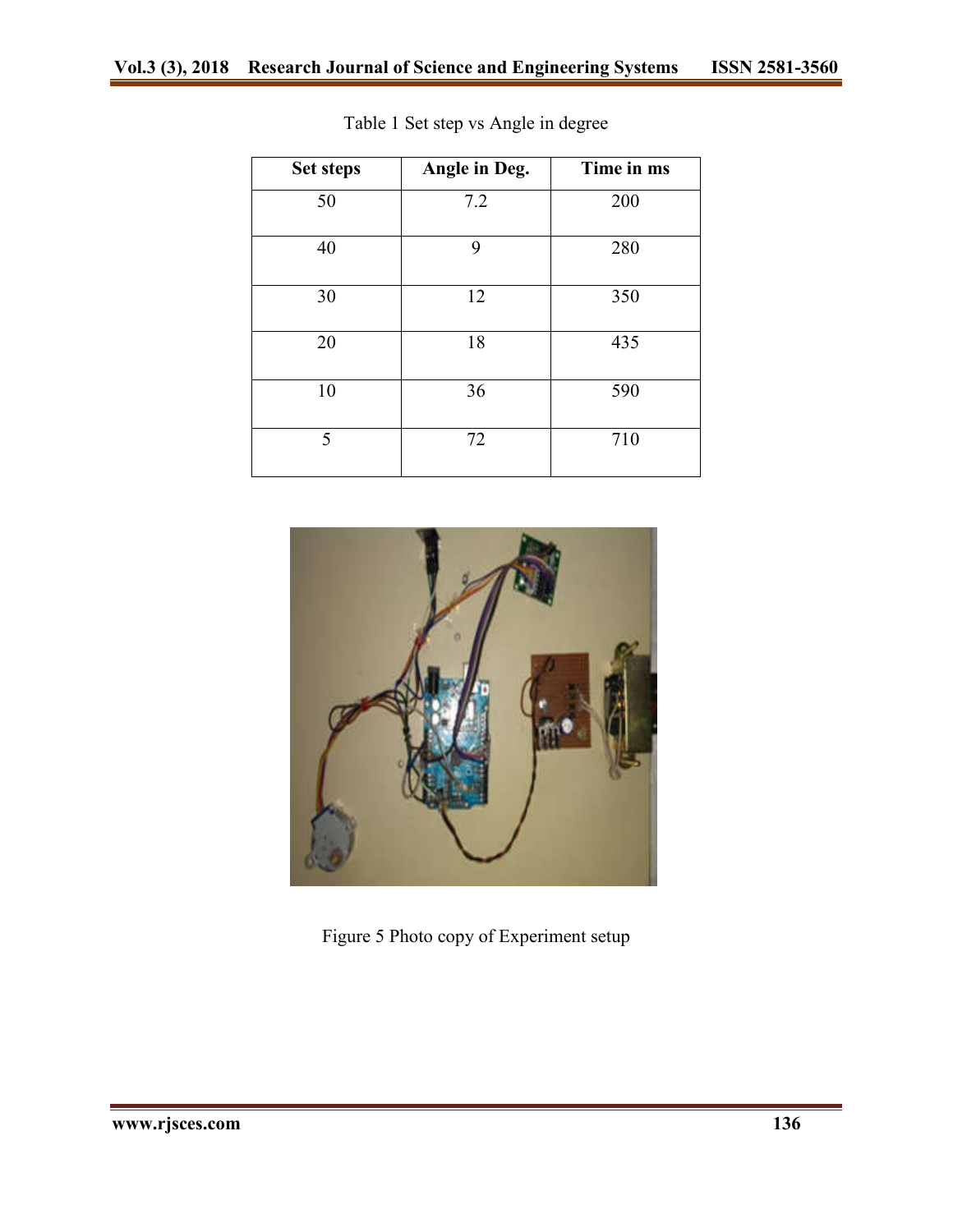#### **6 Conclusions**

In this paper stepping angle of stepper motor is controlled through android application from webpage. It is very useful in today's modern world because stepper motors are used in various fields like industrial machinery, robotics, computer peripherals, business machines, motion control, medical, various process-control and machine-tool applications and more. But in every field the stepping action is varied accordingly to the requirements. So by controlling it from webpage anywhere in the world it reduces the maintenance cost. The proposed system has been implemented using Arduino board using IOTs.

#### **References**

- [1] Barhoumi, E.M. and Ben salah, B. (2011). New Positioning Control of Stepper Motor using BP Neural Networks.*Journal of Emerging Trends in Computing and Information Sciences*, Vol.2, No.6.
- [2] Jufer, M. (1995).Electromécanique.Presses polytechniques Lausanne.
- [3] Kant ,M.Lesactionneursélectriques pas à pas. (1989). Edition Hermès Paris.
- [4] Kyu son, Y. and Lee, J. (2007). Comparison between Two Types of PM Stepping Motor Using Finite Element Analysis. *Proceeding of International Conference on Electrical Machines and Systems.*Korea.
- [5] Acarnley. (2002).Stepping motors-a guide to theory and practice. 4th Edition,*The Institution of Electrical Engineering*, London.
- [6] Ivan Virgala, Michal Kelemen, Alexander Gmiterko andTomášLipták.(2015). Control of Stepper Motor by Microcontroller.*Journal of Automation and Control*, Vol. 3, No. 3, 131-134.
- [7] Balakrishnan,K. (2013). Identification of Resonance in Hybrid Stepper Motor Through Measured Current Dynamics in Online for Accurate Position Estimation and Control.*IEEE transaction on industrial informatics*, vol. 9, no. 2.